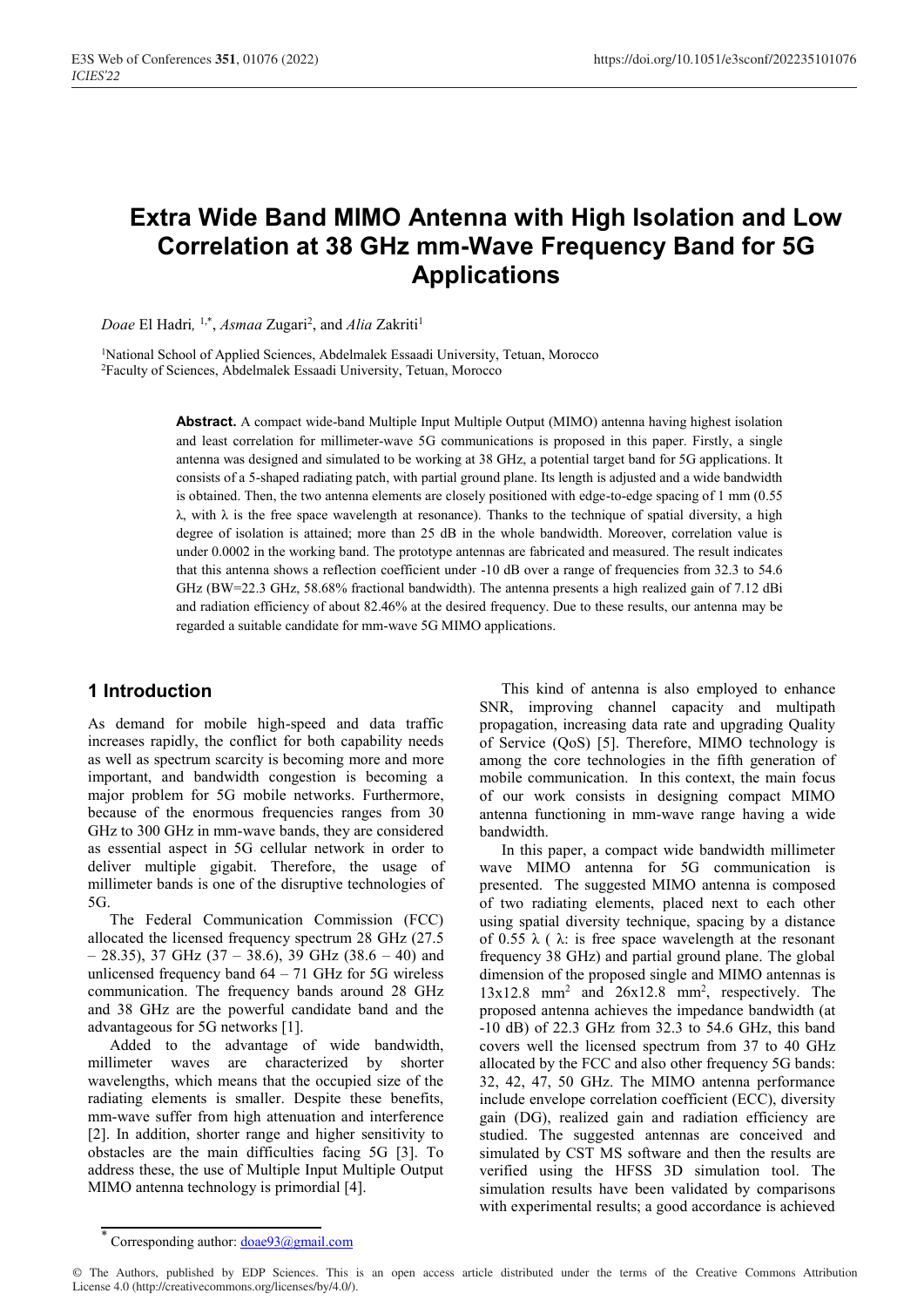between simulations and measurement. The advantages such as: very wide bandwidth, small size, higher isolation, lower envelope correlation coefficient and simpler design, made this suggested antenna a great candidate for millimeter wave MIMO 5G communications.

### **2 Antenna design**

#### **2.1. Wide-band single antenna**

The configuration of the proposed wide-band antenna at mm-wave band for the fifth generation applications with detailed dimensions is illustrated in Fig.1. The suggested antenna is fabricated on a FR4 substrate with a relative permittivity of 4.4 and thickness of 1.6 mm and loss tangent of 0.02. Total dimensions of the single wideband antenna are  $13x12.8$  mm<sup>2</sup>. The substrate has a partially ground plane on the underside. The 5-shaped radiating element is fed using 50  $\Omega$  micro-strip line. The antenna is conceived and simulated with Computer Simulation Technology (CST) Microwave Studio Software.



**Fig. 1.** Configuration of the proposed wide-band antenna.

#### **2.2 Design evolution**

The development steps of the suggested wide-band antenna and the corresponding simulated reflection coefficients  $(S_{11})$  are shown in Fig.2.

We have based on the antenna [6], which operates at 28 GHz frequency band, by optimizing the geometry of the ground plane and the dimensions of certain parameters in the radiating element of that antenna to get a wideband antenna operating at 38 GHz, hence the purpose of this paper.

In the first step, a basic antenna [6] (Antenna (1)) has been simulated in the frequency range between 30 and 60 GHz, as shown in Fig.2. It resonates around 39 GHz with a narrow bandwidth that is why in the second step, a partial ground plane is utilized to improve the antenna bandwidth. As we can see in Fig.2, the curve corresponding to (Antenna (2)) clearly shows that a very large bandwidth is achieved while the resonating frequency is 38 GHz with a reflection coefficient  $S_{11}$ =-25.33 dB. In the third step, to further improve the reflection coefficient, both parameters y and z have been adjusted, and their optimal values are  $z=3$  mm and  $y=2.5$ mm. Therefore, as seen in Fig.2, the curve corresponding to the suggested antenna (Antenna (3)) illustrates a return loss greater than 37 dB at 38 GHz mm-wave

frequency band and the -10 dB simulation bandwidth of impedance is  $(31.5 - 54.5 \text{ GHz})$ .



**Fig. 2.** Three antennas configurations and their corresponding S11 parameter.

#### **2.3 Influence of ground plane length "Lg"**

The purpose of this paragraph is to study the effect of Lg parameter, which play a key role to obtain a wide-band. We will adjust the length of ground plane by changing the distance "Lg" from 6 mm to 10 mm and keeping the other parameters constant.

Fig.3 displays the simulated reflection coefficient of the suggested wide-band antenna at several values of "Lg" parameter. It is evident in this figure that changing the size of Lg has an influence on the bandwidth of the proposed antenna. For Lg=8 mm a wide bandwidth is achieved (BW=23 GHz) and the resonating frequency is 38 GHz with a good adaptation, so the optimal value is  $Lg=8$  mm.



**Fig. 3.** Simulated reflection coefficient for different values of Lg.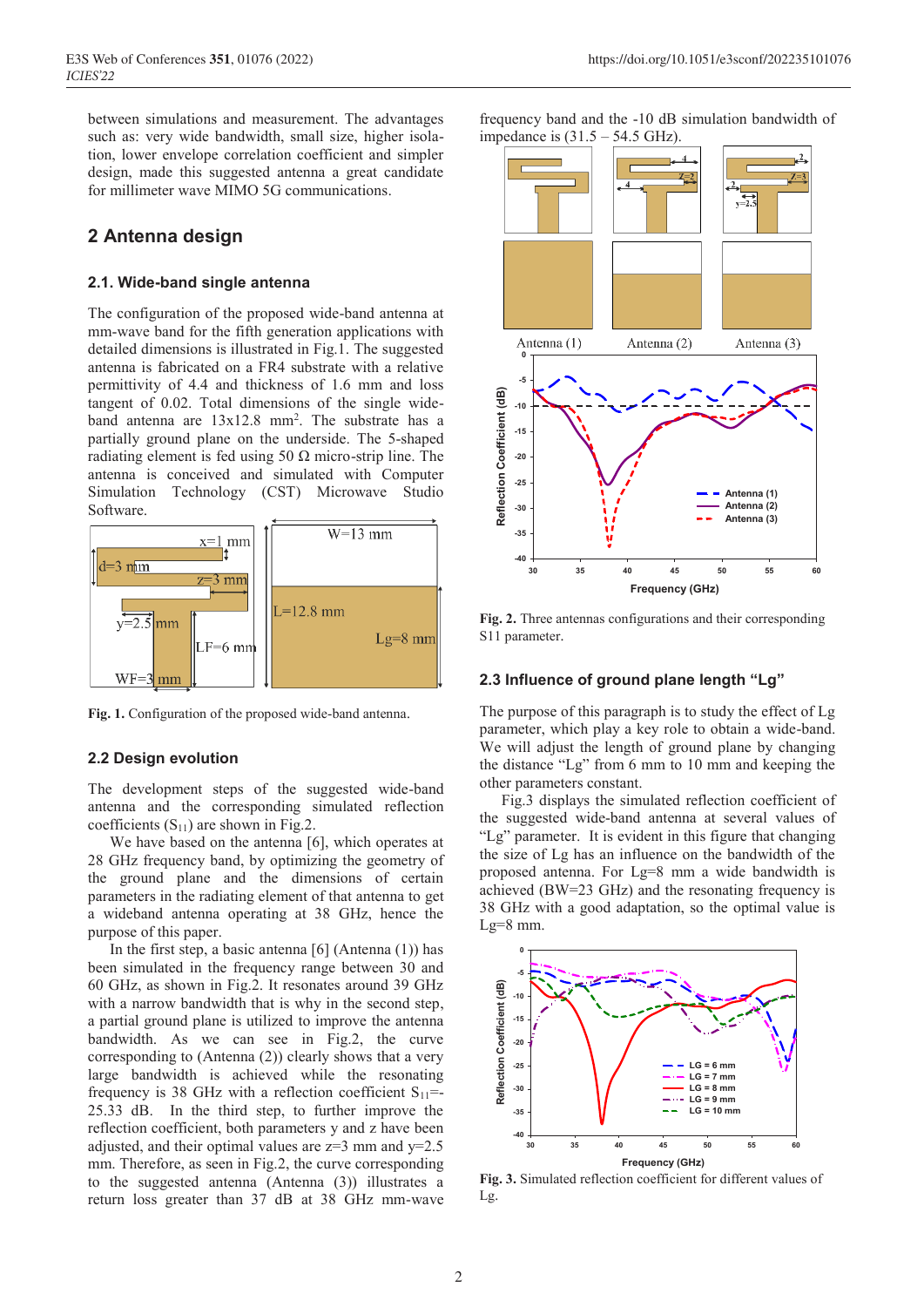#### **2.4 Wide-band MIMO antenna**

Once the single wide-band antenna has been completed, the arrangement of the two elements of this antenna will be done using the spatial diversity technique to obtain the desired MIMO antenna, that operates at 38 GHz for mm-wave applications. The configuration of the suggested wide-band MIMO antenna is shown in Fig.4.

Both radiating elements are placed adjacent to each other, and they are separated by a distance of  $s =$ 1 mm = 0.55  $\lambda$ , where  $\lambda$ : is free space wavelength at the resonant frequency (38 GHz).



**Fig. 4.** Design of the suggested wide-band MIMO antenna.

### **3 Fabrication and measurements results**

Based on the obtained designs in section 2, manufacturing of the proposed single element wide-band antenna and dual element wide-band MIMO antenna is done with a printed circuit board (PCB) milling machine: the LPKF Proto Mat E33. Next, the S-parameter measurement is performed with the PNA-L Network Analyzer N5234A (10 MHz-43.5 GHz). Manufactured prototype picture of single and MIMO antennas is given in Fig.5.



**Fig. 5.** Photo of the manufactured prototype (a) single, (b) MIMO wide-band antenna.

Fig.6 represents measured and simulated reflection coefficient of our suggested wide-band antenna. The limit of the Network Analyzed used is 43.5 GHz, this is why the measured results are stopped to the maximum frequency 43.5 GHz. From this figure, the measured resonant frequency is 37.995 GHz with a return loss of - 27.477 dB and the simulated one is 38.01 GHz, 38.4 GHz with a return loss of -37.31 dB, -39.82 dB for CST and HFSS respectively; so, close accord is reached regarding measured and simulated results. Based on CST simulator the simulated bandwidth is 23 GHz (from 31.5) GHz to 54.5 GHz). In order to verify this result we used High Frequency Structure Simulator (HFSS) Software, the bandwidth is from 31.5 GHz to 52.6 GHz, good agreement between HFSS and CST simulator is achieved.



**Fig. 6.** Simulated and measured reflection coefficient of the suggested wide-band antenna.

Due to symmetry of suggested MIMO antenna  $(S_{11}=S_{22})$ and  $S_{12}=S_{21}$ , just the  $S_{11}$  and  $S_{12}$  will be analyzed. Fig.7 shown the measured and simulated  $S_{11}$  and  $S_{12}$  of the suggested wide-band MIMO antenna. From Fig.7, we remark an acceptable agreement between measured and simulated resonant frequencies 38.12, 38.37, 37.7 and corresponding reflection coefficients -24.4, -33, -33.12 for measured, CST and HFSS respectively. The simulated bandwidth is from 32.3 GHz to 54.6 GHz and from 33 GHz to 54 GHz for CST and HFSS respectively, which means a good accord between the two simulator CST and HFSS.

The isolation between both antenna elements is over 25 dB at the working bandwidth, additionally the value of simulated transmission coefficient  $S_{12}$  is 33.86 dB at the resonant frequency 38.37 GHz, signifying the independence of both antennas from one another. Furthermore, we can say that the suggested MIMO antenna is well performing.



**Fig. 7.** Measured and simulated S-parameters of the suggested wide-band MIMO antenna.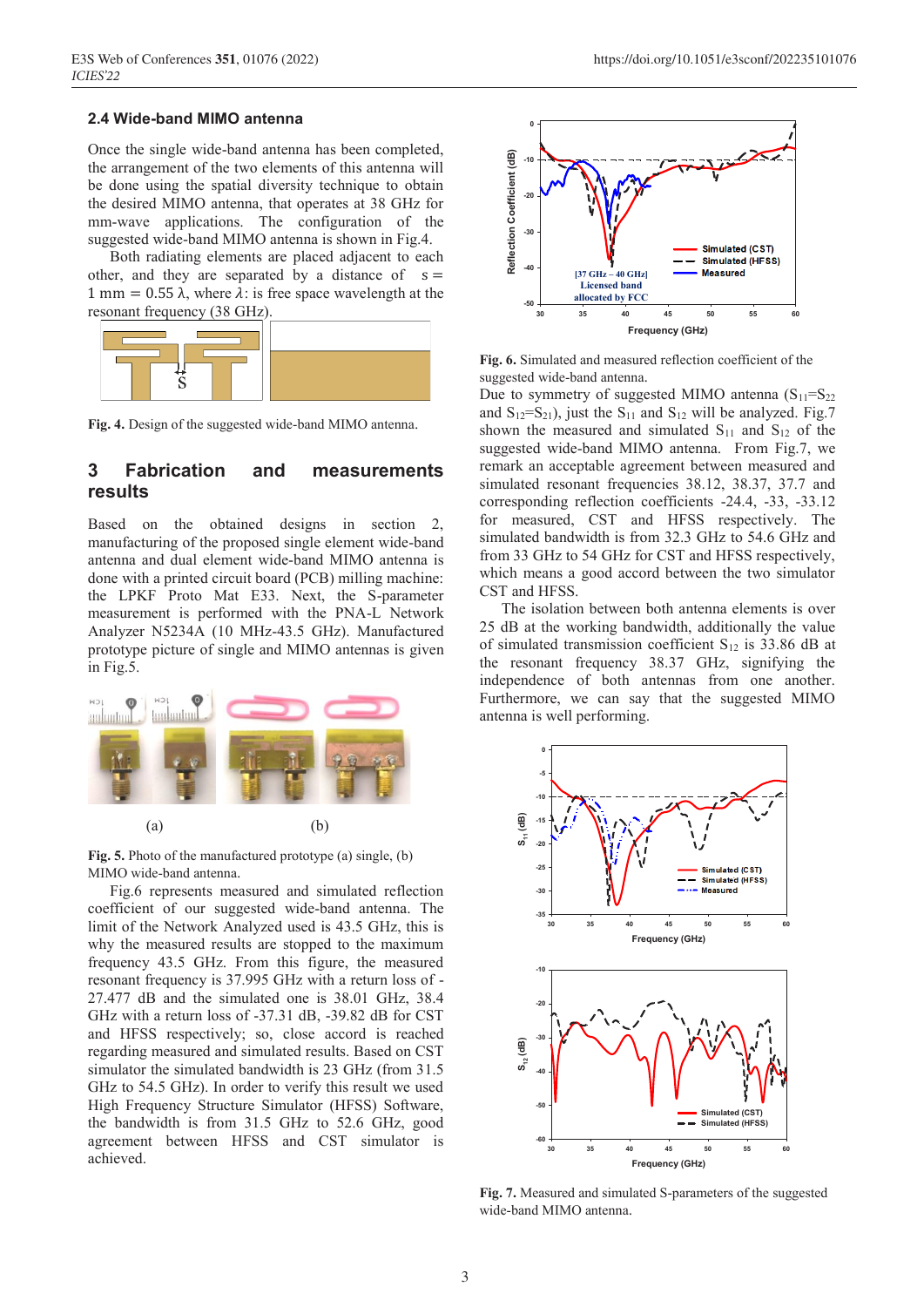### **4 MIMO antenna performances**

The main goal of this section is to determine some metrics, which are important to evaluate the proposed wide-band MIMO antenna. These parameters are as follows: envelope correlation coefficient "ECC", diversity gain "DG", radiation efficiency and realized gain.

The Envelope Correlation Coefficient is a parameter with great importance, which indicates the correlation between radiating elements. This parameter can be calculated based on two approaches: far-field radiation pattern [7] and S-parameters [8]. Note that, for good MIMO operation this coefficient must be lower than 0.5. Ideally, diversity systems require a correlation coefficient of zero. For two elements MIMO antenna, the ECC is calculated from S-parameters by equation (1):

$$
\rho_e = \frac{|S_{11}^* S_{12} + S_{21}^* S_{22}|^2}{(1 - (|S_{11}|^2 + |S_{21}|^2)) (1 - (|S_{22}|^2 + |S_{12}|^2))}
$$
(1)

Diversity gain is associated with the correlation coefficient. The relation between DG and ECC can be given approximatively with the equation (2) below:

$$
DG = 10\sqrt{1 - \rho_e} \tag{2}
$$

Envelope correlation coefficient and diversity gain derived from far-field and S-parameters of the suggested wide-band MIMO antenna, are shown in Fig.8. According to this figure, we can observe that the ECC value is less than 0.003 and DG is more than 9.993 in the whole wide operating bandwidth. Which means a good diversity performance of the suggested wide-band MIMO antenna.

Fig.8 shows also the simulated radiation efficiency and realized gain of the suggested wide-band MIMO antenna. From this figure, the suggested wide-band MIMO antenna clearly provides a gain of 7.12 dBi and the radiation efficiency is found to be 82.46 % at the resonance frequency of 38.37 GHz.



**Fig. 8.** ECC, DG, efficiency and gain of the suggested wideband MIMO antenna.

### **5 Performance comparison**

The comparison of the suggested wide-band MIMO antenna among other antennas is represented in Table 1. From this table, we remark that our antenna has high isolation, low correlation, and wide bandwidth compared to all the listed referenced antennas. Thus, our antenna is a good candidate for millimeter wave 5G MIMO applications.

**Table 1.** Performance comparisons between our proposed wide-band MIMO antenna and other antennas.

| Ref        | Size $(mm2)$ | $N^{\circ}$<br><b>Ports</b> | Fr<br>(GHz) | <b>BW</b><br>(GHz) | $S_{ij}$<br>(dB) | <b>ECC</b>     | Gain<br>(dB) |
|------------|--------------|-----------------------------|-------------|--------------------|------------------|----------------|--------------|
| This paper | 12.8x26      | $\overline{2}$              | 38          | 22.3               | $-33$            | $7.59x10^{-7}$ | 7.12         |
| $[9]$      | 30x25        | $\overline{4}$              | 38          | 13.68              | $-20$            | 0.002          | 5.28         |
| $[10]$     | 12.8x31      | $\mathbf{1}$                | 36          | 8.7                | $-20$            | --             | 6.5          |
| $[11]$     | 14.5x15.5    | 1                           | 38          | --                 | --               | --             | 2.46         |
| $[12]$     | 80x80        | $\overline{4}$              | 38          | 17                 | $-20$            | 0.0014         | 11.45        |
| $[13]$     | 48x21        | $\overline{2}$              | 30          | 1                  | $-25$            | 0.002          | 7            |
| $[14]$     | 55x110       | 4                           | 28/38       | 1.43               | $-26$            | $7.65x10^{-5}$ | 7.95         |